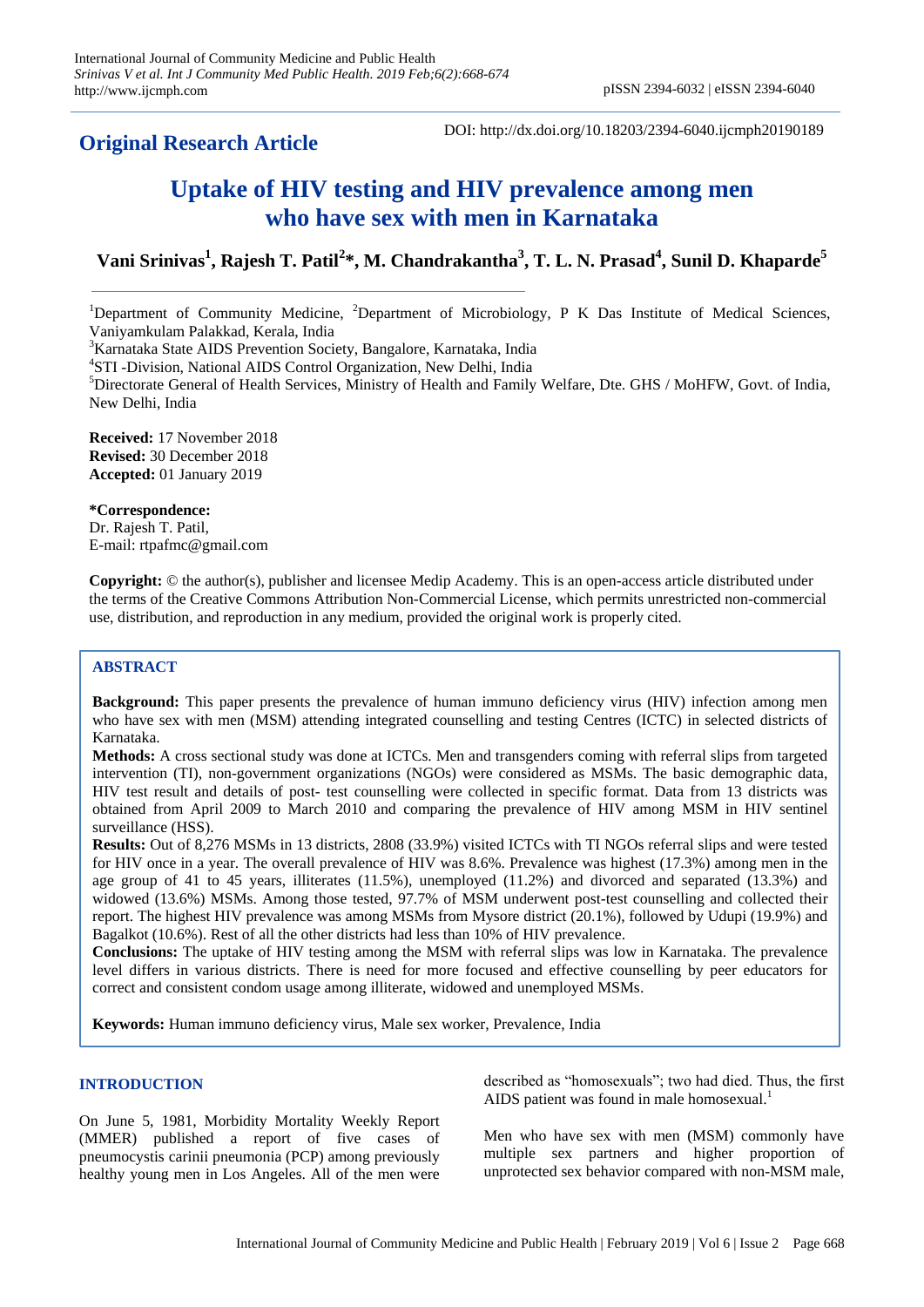suggesting that they are a high-risk population for human immuno deficiency virus (HIV) transmission.<sup>2</sup> Further the MMER also said controlling the epidemic requires sustained prevention programs in all of these affected communities, particularly programs targeting MSM, women, and injection drug users.

In India, the HIV epidemic is concentrated in specific sub-groups. Considering more than 99 percent of the population in the country is free from infection, National AIDS Control Programme Phase-III (NACP-III between 2007-2012) and IV (2012-2020) has placed the highest priority on preventive efforts on important sub- groups as female sex workers (FSW), men-who-have-sex-with-men (MSM) and injecting drug users (IDU) while, at the same time, also seeks to integrate prevention with care, support and treatment. Sub-populations that have the highest risk of exposure to HIV, thus receives the highest priority in the intervention programmes.<sup>3</sup>

In India the HIV epidemic continues to be concentrated, with relatively higher prevalence among high risk groups comprising FSW, MSM, H/TG, IDU, and bridge population group of SMM and LDT, with lower prevalence among ANC attendees, which reflects proxy prevalence among the general population. The highest prevalence recorded in the 2017 rounds of HIV Sentinel Surveillance (HSS) was among IDU (6.26%), followed by H/TG (3.14%), MSM (2.69), FSW (1.56%), LDT  $(0.86\%)$  and SMM  $(0.51\%)$ <sup>4</sup>

In the states of Andhra Pradesh, Maharashtra, Karnataka, Tamil Nadu and Telangana, higher HIV prevalence is among FSW, MSM and H/TG indicates an epidemic primarily driven through unprotected sexual intercourse while in many of the north-eastern states, high prevalence among IDU, FSW and MSM, as well as in ANC populations, indicates an epidemic fuelled by multiple, possibly interrelated, risk behaviours.<sup>5</sup>

Thus, not everyone in the population has the same risk of acquiring or transmitting HIV. The prevention of new infections in high risk groups is a major thrust in National AIDS Control Programme III and IV.<sup>6</sup> The most effective means of controlling the spread of HIV in Karnataka is through the implementation of Targeted Intervention (TI) program.

Services provided under core group (FSW/ MSM/ IDU) TIs targeted interventions are behaviour change communication (BCC), condom provision i.e. free male condoms distribution by peer educators, treatment for sexually transmitted infections (STIs), provision of clean needles and syringes for IDUs in IDU TIs, creating an enabling environment with community involvement and participation and bi annually referral to ICTC for HIV and syphilis testing. For bridge group TIs, the services are screening for STI and linkages with ICTC for HIV and Syphilis testing. The subgroups are also linked to care, support and treatment services if found HIV positive.

This paper presents the uptake of HIV testing and prevalence of HIV infection among men who have sex with men (MSM) attending integrated counseling and testing centers (ICTC) in selected districts of Karnataka and comparing the prevalence reported in HSS over the period of time (till 2017 round of surveillance).

# **METHODS**

# *Study design*

Cross sectional study at ICTC and comparing the HIV prevalence among with the published reports (secondary data analysis).

# *Study setting*

ICTC enables individuals to know their HIV status and receive counselling and support in coping with a HIV positive or negative result. The goal of referring the MSM to ICTC is to increase the number of MSMs who know their status. If found HIV positive ICTC counsellor link the MSMs to HIV care, support and treatment services and for those found to be HIV-negative the counsellor helps them to develop risk reduction skills to remain HIV-negative.

# *Selection of districts*

The targeted intervention programme being implemented in all the districts of Karnataka. The data of 13 randomly selected districts is analysed in this study.

# *Study participants*

MSMs are registered with targeted intervention programme under National AIDS Control Program Phase III (NACP III).

# *Inclusion criteria*

Male clients and trans-gender visiting ICTC, coming with referral slips of Targeted intervention NGOs were considered as Men who have sex with men MSM.

# *Exclusion criteria*

Male clients (ICTC) and trans-gender not coming with the referral slips of TI NGOs were excluded from the study.

# *Procedure*

The HIV testing is offered to MSMs after pre- test counselling and obtaining the informed consent in writing. The basic demographic data, HIV test result and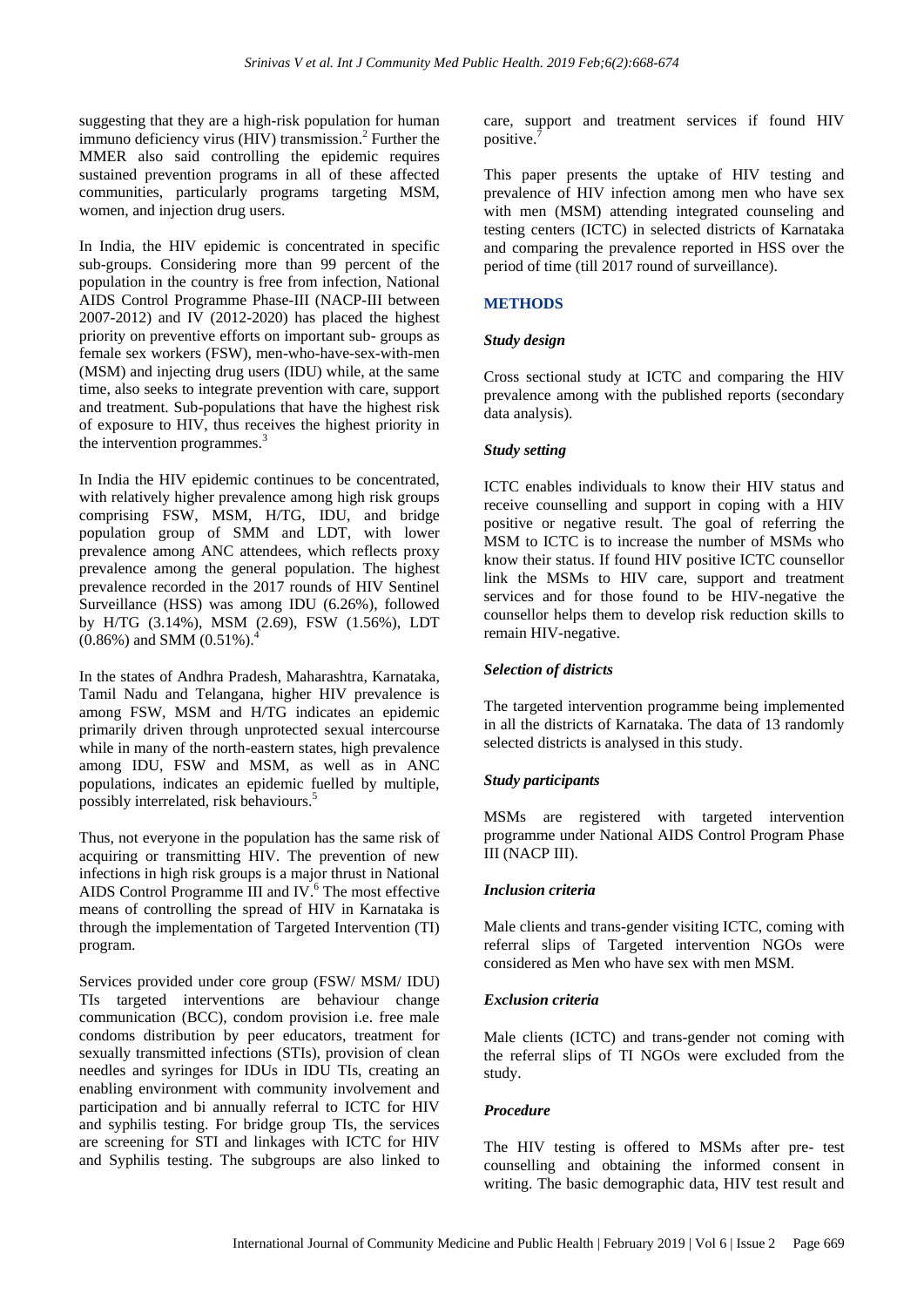details of post- test counselling were collected in a structured format. The monitoring and evaluation Assistant, from district AIDS prevention and control units compiled the data in the excel sheet and had shared the data with the State AIDS Control Society for validation and analysis.

#### *Study period*

Data from 13 districts was obtained from April 2009 to March 2010. The data was reviewed and field visit were made to validate the data. Data was cleaned and analysed by using SPSS software version 16.

#### **RESULTS**

Out of 8276 MSMs in 13 districts, 2808 (33.9%) were tested for HIV. As per the national protocol each MSM should be encouraged to uptake HIV testing once in a six month i.e. twice in a year. Thus, 16.76% of target for HIV testing was achieved during 2009-10 in 13 districts of Karnataka (Table 1).

Among those tested against testing targets 36.1% were from Bellary district, 34% from Bagalkot district and 22.6% from Tumkur district, rest all other districts less than 20% of MSM were tested for HIV against the annual target for testing (to be met by TI NGOs).

| Table 1: District wise uptake of HIV test by MSMs against NACO target for testing. |  |  |  |
|------------------------------------------------------------------------------------|--|--|--|
|------------------------------------------------------------------------------------|--|--|--|

| S. No                   | <b>District</b> | <b>Population</b><br><b>MSM</b><br>registered in<br><b>TIs</b> | <b>Target for testing</b><br><b>MSM</b><br>(Bi-annually) | <b>No. of MSMs</b><br>tested who<br>brought NGO<br><b>Referral slips to</b><br><b>ICTC</b> | % tested<br>against<br>registered<br><b>numbers</b><br>i.e. tested once<br>in a year | $%$ MSM<br>tested<br>against<br>target<br><b>NACO</b> |
|-------------------------|-----------------|----------------------------------------------------------------|----------------------------------------------------------|--------------------------------------------------------------------------------------------|--------------------------------------------------------------------------------------|-------------------------------------------------------|
| $\mathbf{1}$            | <b>Bagalkot</b> | 591                                                            | 1182                                                     | 406                                                                                        | 68.7                                                                                 | 34.3                                                  |
| $\overline{2}$          | Belgaum         | 1843                                                           | 3686                                                     | 553                                                                                        | 30.0                                                                                 | 15                                                    |
| 3                       | Bellary         | 543                                                            | 1086                                                     | 392                                                                                        | 72.2                                                                                 | 36.1                                                  |
| $\overline{\mathbf{4}}$ | Chikmagalur     | 445                                                            | 890                                                      | 137                                                                                        | 30.8                                                                                 | 15.4                                                  |
| 5                       | Gadag           | 367                                                            | 734                                                      | 64                                                                                         | 17.4                                                                                 | 8.7                                                   |
| 6                       | Gulbarga        | 808                                                            | 1616                                                     | 304                                                                                        | 37.6                                                                                 | 18.8                                                  |
| 7                       | Kodagu          | 120                                                            | 240                                                      | 40                                                                                         | 33.3                                                                                 | 16.7                                                  |
| 8                       | Kolar           | 216                                                            | 432                                                      | 45                                                                                         | 20.8                                                                                 | 10.4                                                  |
| $\boldsymbol{9}$        | Mysore          | 1160                                                           | 2320                                                     | 140                                                                                        | 12.1                                                                                 | 6                                                     |
| 10                      | Tumkur          | 1008                                                           | 2016                                                     | 456                                                                                        | 45.2                                                                                 | 22.6                                                  |
| 11                      | Shivmoga        | 304                                                            | 608                                                      | 67                                                                                         | 22.0                                                                                 | 11.02                                                 |
| 12                      | Udupi           | 675                                                            | 1350                                                     | 181                                                                                        | 26.8                                                                                 | 13.4                                                  |
| 13                      | Yadgir          | 196                                                            | 392                                                      | 23                                                                                         | 11.7                                                                                 | 5.9                                                   |
|                         | Total           | 8276                                                           | 16552                                                    | 2808                                                                                       | 33.9                                                                                 | 16.96                                                 |



**Figure 1: HIV Prevalence among MSMs during 2009-10.**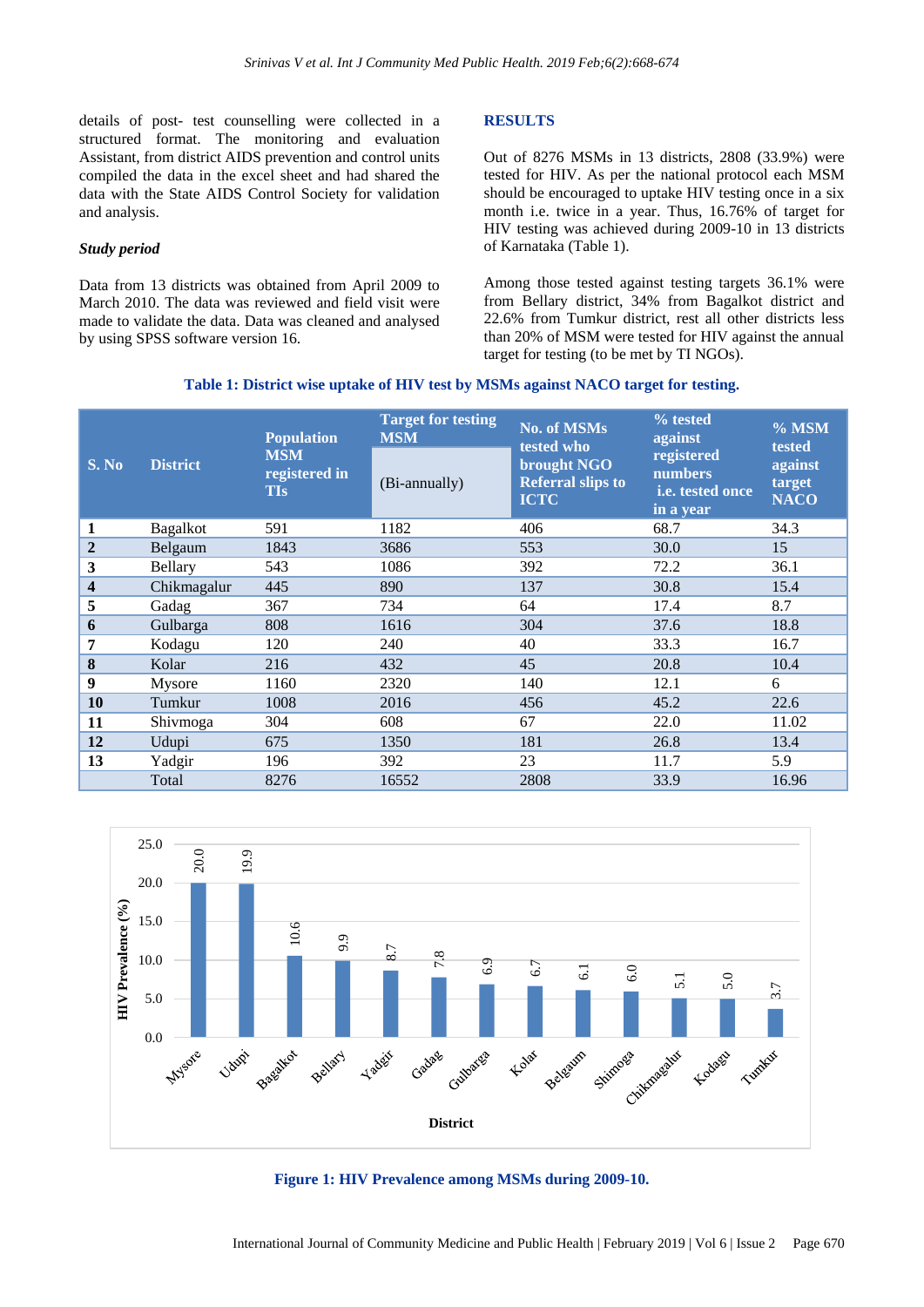Sociodemographic characteristics of respondents are demonstrated in Table 2.

# **Table 2: Demographic profile of MSM tested at ICTCs.**

| <b>Characteristics</b>      | <b>Number</b><br>tested | $\frac{0}{0}$ |
|-----------------------------|-------------------------|---------------|
| Age group of MSMs           |                         |               |
| Less than 20 years          | 295                     | 10.5          |
| 21 to 25 years              | 686                     | 24.4          |
| $\overline{26}$ to 30 years | 625                     | 22.3          |
| 31 to 35 years              | 388                     | 13.8          |
| 36 to 40 years              | 318                     | 11.3          |
| 41 to 45 years              | 214                     | 7.6           |
| 46 above years              | 282                     | 10            |
| Total                       | 2808                    | 100           |
| <b>Marital status</b>       |                         |               |
| Married                     | 1998                    | 71.1          |
| Single                      | 757                     | 26.9          |
| Divorce/Separated           | 15                      | 0.5           |
| Widowed                     | 38                      | 1.4           |
| Total                       | 2808                    | 100           |
| <b>Education</b>            |                         |               |
| Illiterate                  | 926                     | 33            |
| Up to Primary               | 888                     | 31.6          |
| Up to Secondary             | 561                     | 20            |
| College and above           | 433                     | 15.4          |
| Total                       | 2808                    | 100           |
| <b>Occupation of MSMs</b>   |                         |               |
| Daily wages worker          | 1605                    | 57.1          |
| Salaried                    | 272                     | 9.7           |
| <b>Business</b>             | 168                     | 6.0           |
| Unemployed                  | 67                      | 2.4           |
| Retired                     | 13                      | 0.5           |
| Student                     | 125                     | 4.4           |
| Others                      | 540                     | 19.2          |
| MSM as profession           | 18                      | 0.6           |
| Total                       | 2808                    | 100.0         |
| Post-test counselling       |                         |               |
| Post- test counselling      | 2800                    | 99.7          |
| done and collected report   |                         |               |
| Post-test Counselling not   | 8                       | 0.3           |
| done                        |                         |               |
| Total                       | 2808                    | 100           |

The mean age of MSM was 32 years and the age range were between 15 to 79 years. Among those tested, majority 24.4% were in 21 to 25 years age group, followed by 23.3% in 26 to 30 years age group. Majority of MSMs were married (71.1%), followed by 26.9% were separated. 33% of MSM were illiterate, followed by 31.6% were educated up to primary level and 20% were educated up to secondary level others (15.4%) had higher education.

By occupation 57.1% reported to be daily wages workers, 2.4% were unemployed, and 0.6% reported themselves to be MSM, i.e. sex work as their occupation.

# *Findings of univariant analysis*

Over all HIV prevalence among MSM was 8.6%. These are newly detected HIV positives in year 2009-10. HIV prevalence was 6.9% among MSMs in the age group of 26 to 30 years. With increasing age, the prevalence of HIV was high, up to the age of 45 years. The prevalence of HIV was 13.1%, 12.9% and 17.3% in the age group of 31 to 35 years, 36 to 40 years and 41 to 45 years respectively. Thus, the risk of HIV infection presented an increasing trend accompanying with the increasing age, except for 36 to 40 years age group for which the prevalence was 12.9% (Table 3-7).

#### **Table 3: Age group of MSMs.**

|              | <b>HIV</b> test result      |                             |              |
|--------------|-----------------------------|-----------------------------|--------------|
| Age (years)  | <b>HIV</b> positive<br>N(%) | <b>HIV</b> negative<br>N(%) | <b>Total</b> |
| Less than 20 | 12(4.1)                     | 283 (95.9)                  | 295          |
| 21 to 25     | 29(4.2)                     | 6 57 (95.8)                 | 686          |
| 26 to 30     | 43(6.9)                     | 582 (93.1)                  | 625          |
| 31 to 35     | 51(13.1)                    | 337 (86.9)                  | 388          |
| 36 to 40     | 41 (12.9)                   | 277(87.1)                   | 318          |
| 41 to 45     | 37(17.3)                    | 177 (82.7)                  | 214          |
| 46 and above | 28 (9.9)                    | 254 (90.1)                  | 282          |
| Total        | 241 (8.6)                   | 2567(91.4)                  | 2808         |

 $\chi^2$ =65.7, df=6, p=0.000 (highly significant).

# **Table 4: Marital status of MSMs.**

|                          | <b>HIV</b> test result                              |                             |              |
|--------------------------|-----------------------------------------------------|-----------------------------|--------------|
| <b>Marital</b><br>status | <b>HIV</b> positive<br>N(%)                         | <b>HIV</b> negative<br>N(%) | <b>Total</b> |
| Married                  | 176(8.8)                                            | 1822 (91.2)                 | 1998         |
| Single                   | 51(6.7)                                             | 706 (93.3)                  | 757          |
| Divorce/<br>separated    | 2(13.3)                                             | 13 (86.7)                   | 15           |
| Widowed                  | 12(13.6)                                            | 26(68.4)                    | 38           |
| Total<br>$2 - 120$       | 241 (8.6)<br>$\cdot$<br>$\sim$ $\sim$ $\sim$ $\sim$ | 2567 (91.4)                 | 2808         |

 $\chi^2$ =29.460, df = 3, p=0.0 (significant).

# **Table 5: Educational level of MSMs.**

|                      | <b>HIV</b> test result |                     |              |
|----------------------|------------------------|---------------------|--------------|
| <b>Educational</b>   | <b>HIV</b> positive    | <b>HIV</b> negative | <b>Total</b> |
| level                | N(%)                   | N(%)                |              |
| Illiterate           | 103(11.1)              | 823 (88.9)          | 926          |
| Up to primary        | 70(7.9)                | 818 (92.1)          | 888          |
| Up to<br>secondary   | 35(6.2)                | 526 (93.8)          | 561          |
| College and<br>above | 33(7.6)                | 400 (92.4)          | 433          |
| Total<br>.           | 241 (8.6)              | 2567(91.4)          | 2808         |

 $\chi^2$  = 12.60, df =3, p=0.006 (significant).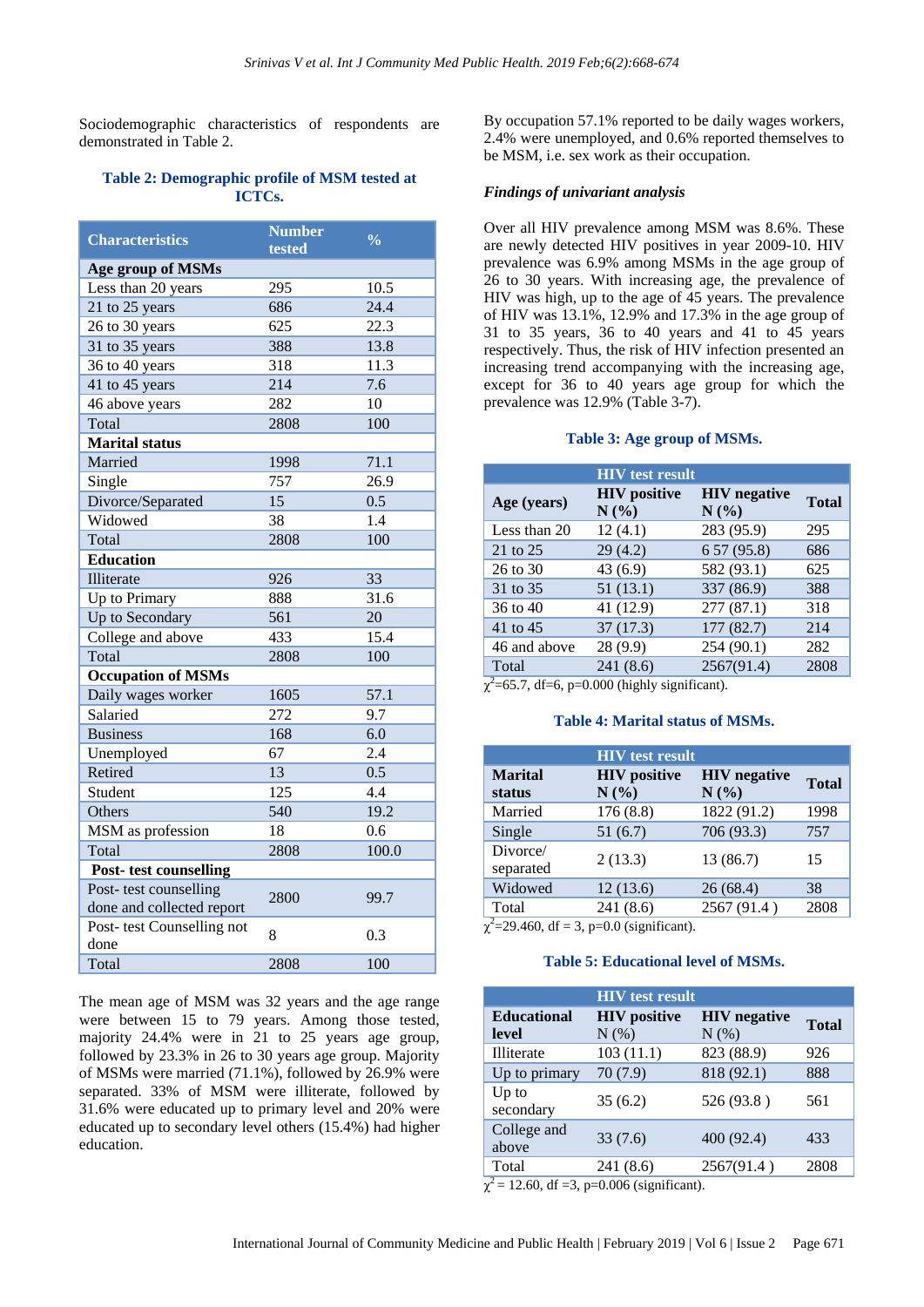#### **Table 6: Occupation of MSMs.**

|                   | <b>HIV</b> test result      |                             |              |
|-------------------|-----------------------------|-----------------------------|--------------|
| <b>Occupation</b> | <b>HIV</b> positive<br>N(%) | <b>HIV</b> negative<br>N(%) | <b>Total</b> |
| Daily wages       | 157 (9.8)                   | 1448 (90.2)                 | 1605         |
| Salaried          | 18(6.6)                     | 254 (93.4)                  | 272          |
| <b>Business</b>   | 10(6.0)                     | 158 (94.0)                  | 168          |
| Unemployed        | 7(10.4)                     | 60(89.6)                    | 67           |
| Retired           | 0(0.0)                      | 13 (100)                    | 13           |
| Student           | 2(1.6)                      | 123 (98.4)                  | 125          |
| Others            | 41(7.6)                     | 499 (92.4)                  | 540          |
| <b>MSM</b>        | 6(33.3)                     | 12(66.7)                    | 18           |
| Total             | 241 (8.6)                   | 2567(91.4)                  | 2808         |

 $\chi^2$ =29.77, df=7, p=0.00 (significant).

#### **Table 7: Status of post-test counselling.**

|                       | <b>HIV</b> test result      |                             |       |
|-----------------------|-----------------------------|-----------------------------|-------|
|                       | <b>HIV</b> positive<br>N(%) | <b>HIV</b> negative<br>N(%) | Total |
| Post-test<br>done     | 241 (8.6)                   | 2559 (91.4)                 | 2800  |
| Post-test not<br>done | 0(0.0)                      | 8 (100)                     | x     |
| <b>Total</b>          | 241 (8.6)                   | 2567 (91.4)                 | 2808  |

Fishers Exact test value =  $0.753$ , df = 1, p= $0.386$  (significant).

The prevalence of HIV was twice among divorced/ separated (13.3%) and widowed (13.6%), as compared to the single (6.7%). Among those found HIV positive, men who specified their occupation as sex worker had highest proportion of HIV (33.6%), followed by unemployed (10%) and daily wages worker (9.8%). Illiterate MSMs had higher HIV prevalence (6%), as compared to the other who had some level of education.

Out of 13 districts, the highest HIV prevalence among MSMs was noticed in Mysore (20.1%) district and lowest in Tumkur (3.7%) district of Karnataka (Figure 1).





#### *Secondary data analysis*

As per HIV sentinel surveillance (HSS), the prevalence of HIV was increasing from 2003 (10.8%) till 2006 (19.2%) (Figure 2). From 2007 onwards, there is downward trend in prevalence. In 2017 the prevalence was 5.4%.

#### **DISCUSSION**

As per our study, the uptake of HIV testing by MSM in Karnataka during 2009-10 was 17%, as per national testing protocol for HRGs. HIV prevalence among MSM tested at ICTC in Karnataka was 8.6%, which is slightly higher than the finding of HIV prevalence among MSM  $(5.3\%)$  reported in HSS 2010-11 in Karnataka.<sup>8</sup>

The 15<sup>th</sup> round of HSS was conducted by National AIDS Control Organization among MSM in 26 states involving 89 sites in 84 districts of India. In total, 12 states recorded high HIV prevalence among MSM i.e. above the national average, with the highest prevalence recorded in the states i.e. Manipur (8.4%), Nagaland (7.7%) and Karnataka (5.4%). Out of thirteen MSM HSS sites in 2017, five high prevalence pockets were in the states of Karnataka, two in Gujarat, two in Maharashtra, one each in Manipur, Nagaland, Punjab and Telangana.<sup>9</sup> Thus, till date the prevalence of the HIV infection still remain high in Karnataka, as compared to the national average and have highest prevalence pockets as compared to any other states in India.

As per Integrated Biological Behaviour Assessment (IBBA) report round -2, a higher proportion of respondents in round two (61% to 98%) than round one (4% to 57%) reported having undergone HIV testing. This proportion in the different states in round two ranged from 61% to 84% in Andhra Pradesh and 83% to 98% in Tamil Nadu. In Mumbai and Pune, the proportion who undertook HIV testing was between 62% and 78%, respectively. This proportion for high-risk MSM in Karnataka for round one was 19% and 33%, respectively, for Bangalore (urban) and the rest of the districts. However, in our study the proportion tested for HIV was 17%, very close to findings of round one. $^{10}$ 

In our study, proportion of MSMs coming for post-test counselling was 99.7%, the findings are very similar to IBBA round -2, as among the respondents who undertook the HIV test, a majority also reported collecting the test results and a marked increase was seen in this proportion in round two as compared to round one of IBBA.

As per behaviour surveillance survey (BSS) report round 2, the proportion of respondents who reported having undergone an HIV test was highest in Mumbai (69%) and lowest in Delhi (21%). Among states covered, highest proportion of respondents in Goa (69%) and lowest in Uttar Pradesh (3%) reported that they had undergone an HIV test.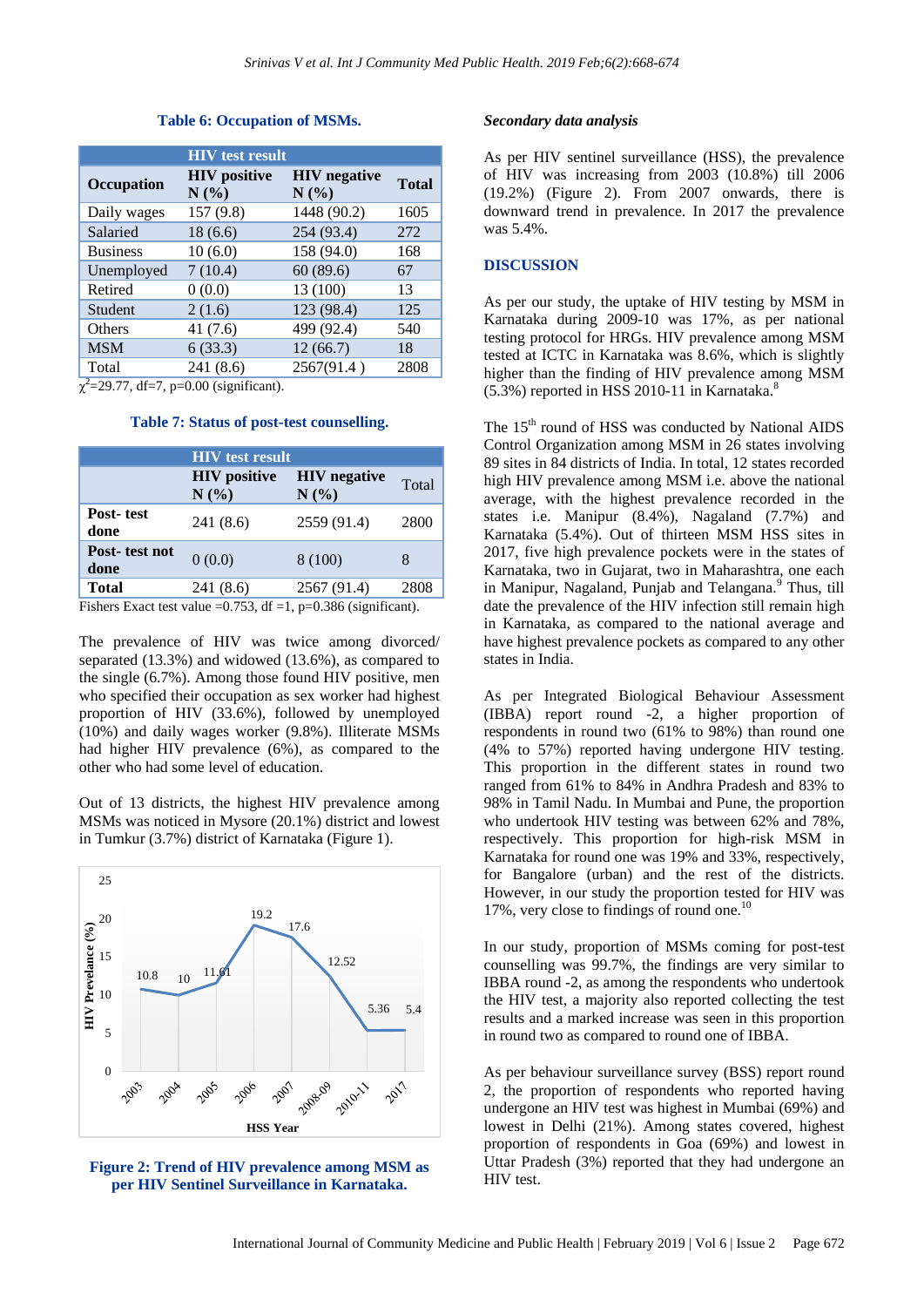Among the cities, out of the respondents who have undergone test, in Kolkata (97.3%), highest proportion of respondents reported to have got the result of their test, while in Bangalore (84.2%) lowest proportion of respondents got to know the result. Across the states, proportion of respondents who reported to have got the result of their test was highest in Goa (97.4%) and lowest in Kerala (23.7%). Percentage of MSM who ever took HIV test in Bangalore were 53% and 49.3% in BSS round 2 and BSS round 1 respectively.<sup>11</sup>

However, findings of our study differ from IBBS survey, among HRGs done during 2014-15 in the different parts of India. As per this survey more than three fourths of MSM (78%) at the national level reported ever testing for HIV. Among them almost all MSM (99%) reported testing in the last 12 months and nearly 88% of MSM had collected their HIV test result when tested last. In our study, 34% were tested in a year and among those tested, 99.7% collected their test report. This difference may be because of better performance at the TIs over the period of time and increase in uptake of services by HRGs in TI program.<sup>12</sup>

As per prevention gap report 2016, globally 8% of the new infections are among the gay men and men having sex with men in 2014 and approximately 20% of MSMs are on ART (survey year,  $2013-2015$ ).<sup>13</sup>

Findings of our study are similar to the HIV prevalence of MSMs in China, during 2012-13. The prevalence of HIV was  $9.5\%$  (44/463).<sup>14</sup>

However, the prevalence among young MSM in our study is (4.1%) lower as compared to Young MSM  $(7.6\%)$  reported in Chicago USA.

The study has some limitations; there is likelihood that same MSM would have been tested twice in a year. As HRGs registered at TI NGOs have to be tested twice in a year. MSM would have tested for HIV, without the referral slip of TI NGOs as many of them try to hide their identity while getting tested for HIV. Data regarding syphilis testing and linkages to ART centres would have make this study more robust. However, few of these parameters could not be included in the study.

In summary, the prevalence in MSMs still remains high in Karnataka, as compared to national average. Focused counselling on consistent and correct condom use among men identifying, themselves as sex workers, men solely depending on sex work for their survival, single and divorced men and widowed men can bring down the HIV prevalence among MSMs in Karnataka. Routine data collected by the ICTC counsellor and differential analysis at district level can help program managers to identify, high risk men among the men who have sex (MSM) with men. During inter- surveillance period similar analysis can be done by the districts (DAPCUs) to understand, the prevalence among MSMs as there are limited number of HIV sentinel surveillance sites for MSMs in Karnataka, as compared to the number of Targeted Interventions in the state.

Few HRG TIs participate in HSS and district specific prevalence from HSS may not be available for each district, thus, routine monitoring of ICTC data among the HRG at the district and state level can guide the program managers to intensify the preventive efforts.

# **ACKNOWLEDGEMENTS**

We specifically wish to thank Mr. R R Jannu, IAS Ex-Project Director of Karnataka State AIDS Prevention Society (KSAPS) for guiding and motivating us to take up this study so as to keep track on HIV prevalence among high risk groups (HRGs) during non- surveillance period.

We wish to acknowledge with sincere gratitude to all those who contributed in this study. Our thanks go to all the counsellors at the taluk and district level hospitals. We would also like to thank District Programme Officers and Monitoring Evaluation Assistants of District AIDS Prevention and Control unit of all the 13 districts of Karnataka for their time and energy to provide one-year data for analysis. Their contributions made this study possible. We acknowledge with special gratitude to National AIDS Control Organization for using the national programme data for analysis.

We specifically wish to thank Dr. M. Bhatachariya from National Institute of Health and Family Welfare, New Delhi for training author in Scientific Writing.

*Funding: No funding sources Conflict of interest: None declared Ethical approval: Not required*

# **REFERENCES**

- 1. Morbidity Mortality Weekly Report (MMER). Centre for Disease Control. 2001;50(2):429-6.
- 2. Millett GA, Peterson JL, Wolitski RJ, Stall R. Greater risk for HIV infection of black men who have sex with men:a critical literature review. Am J Public Health. 2006;96:1007–19.
- 3. Annual Report. National AIDS Control Organisation. 2016. Ministry of health and family welfare, Government of India. Available at: http://naco.gov.in/sites/default/files/NACO%20AN NUAL%20REPORT%202016-17.pdf. Accessed on March 16 2018.
- 4. HIV Sentinel Surveillance. Technical Report. National AIDS Control Organization. 2017.Ministry of health and family welfare, Government of India. Available at: http://naco.gov.in/sites/default/files/ HIV%20SENTINEL%20SURVEILLANCE\_06\_12 \_2017\_0.pdf. Accessed on 17 March 2018.